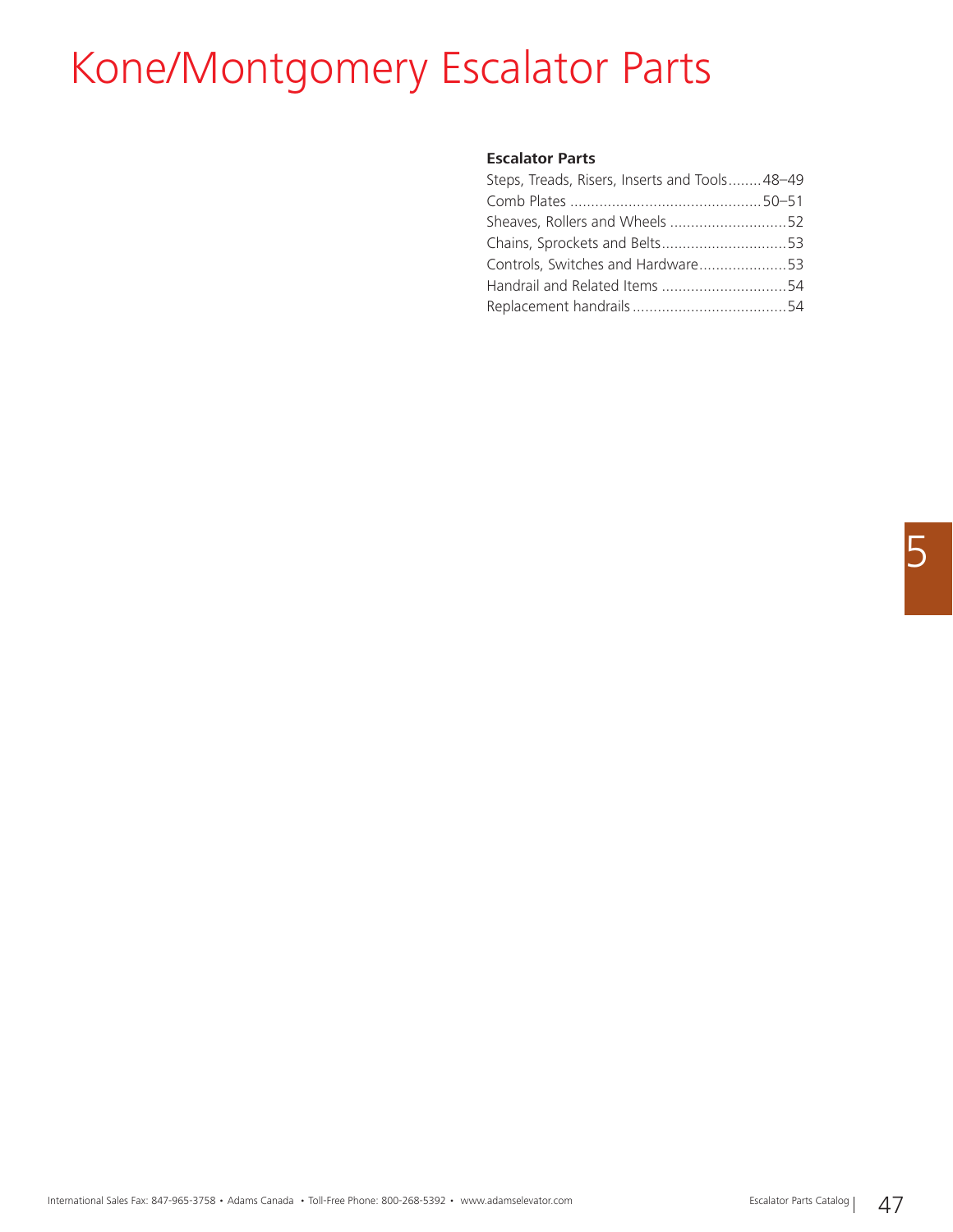### Steps, Treads, Risers, Inserts and Tools

**Steps, Treads**



**60957-003**







**Risers**



| <b>Part Number</b> | <b>Description</b>                                                                        |
|--------------------|-------------------------------------------------------------------------------------------|
| 29102              | Center Step Tread, 15 53/64" x 8 1/16", Gray                                              |
| 29103              | Left-hand Step Tread 15 $53/64$ " (Orig) x 8 $1/16$ ", Gray                               |
| 29104              | Right-hand Step Tread 15 $53/64''$ x 8 $1/16''$ , Gray                                    |
| 29105              | Cleated Step Riser                                                                        |
| 32120              | Step Guide - Vhmw, Black                                                                  |
| 59433              | Cleated Riser, Right-hand                                                                 |
| 59434              | Cleated Riser, Left-hand                                                                  |
| 60427              | Step Safety Guide                                                                         |
| 60957-003          | Left-hand Step Tread 15 <sup>29</sup> /32" (New Style Steps) x 8 <sup>1</sup> /16", Gray  |
| 60958-003          | Right-hand Step Tread 15 <sup>29</sup> /32" (New Style Steps) x 8 <sup>1</sup> /16", Gray |
| P-34242-001        | 4E Step Thru Axle Crystal 2000                                                            |
| P-34243-001        | 5E Step Thru Axle 40" Wide                                                                |
| P-34245-001        | 4E Step "New" Thru Axle 32" Wide                                                          |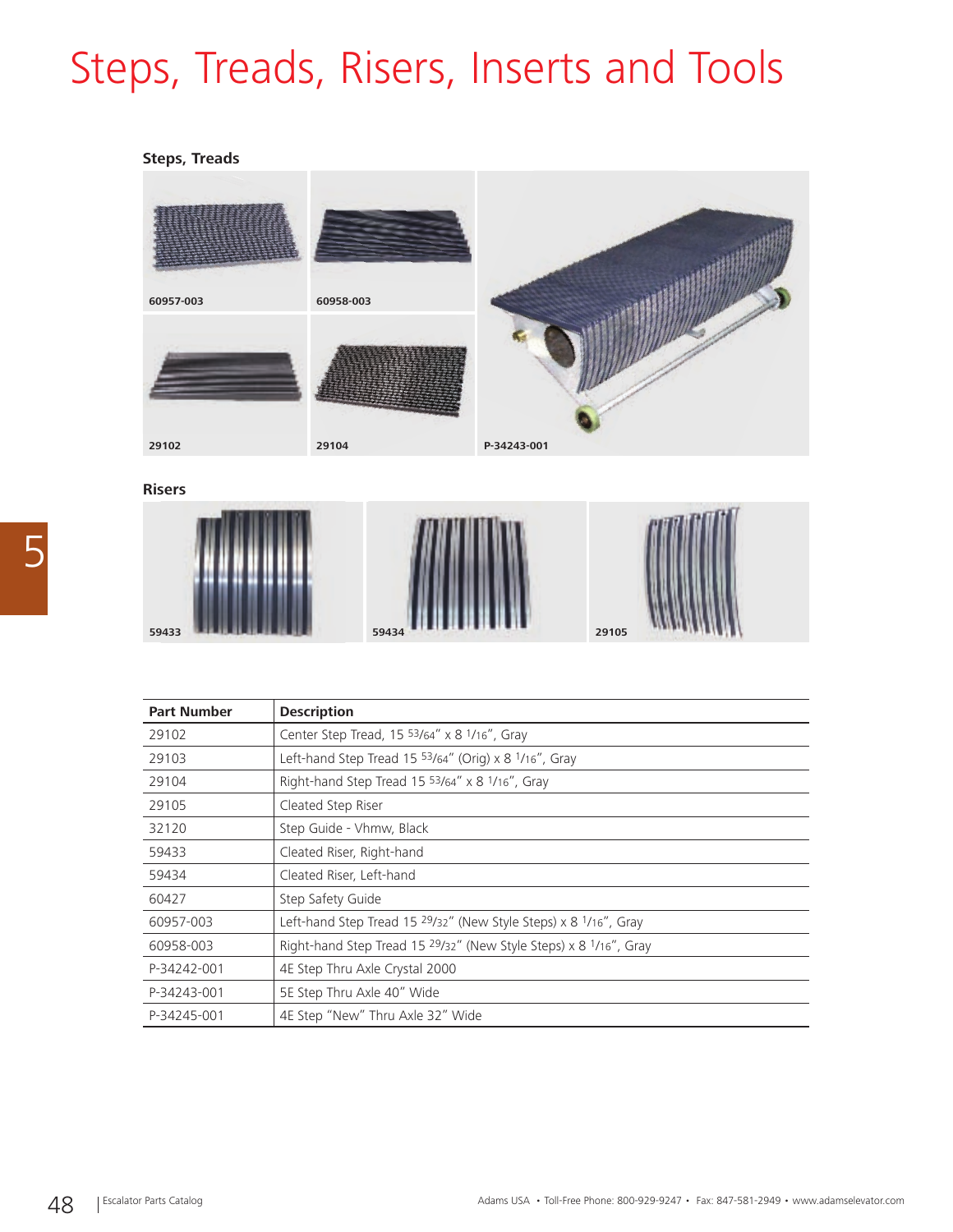## Steps, Treads, Risers, Inserts and Tools

**Inserts, Tools**



| <b>Part Number</b> | <b>Description</b>                       |
|--------------------|------------------------------------------|
| 69461-001          | Riser Insert — Left-hand, Black          |
| 69462-001          | Riser Insert — Right-hand, Black         |
| 69463-001          | Escalator Step Insert - Left-hand, Black |
| 69463-102          | Left-hand Insert, Tread Yellow           |
| 69464-001          | Insert Tread — Right-hand, Black         |
| 69465-001          | Insert Tread - Mid, Black                |
| 69465-102          | Center Insert, Tread Yellow              |
| 93884-001          | Step Removal Tool - Sold in Pairs        |



5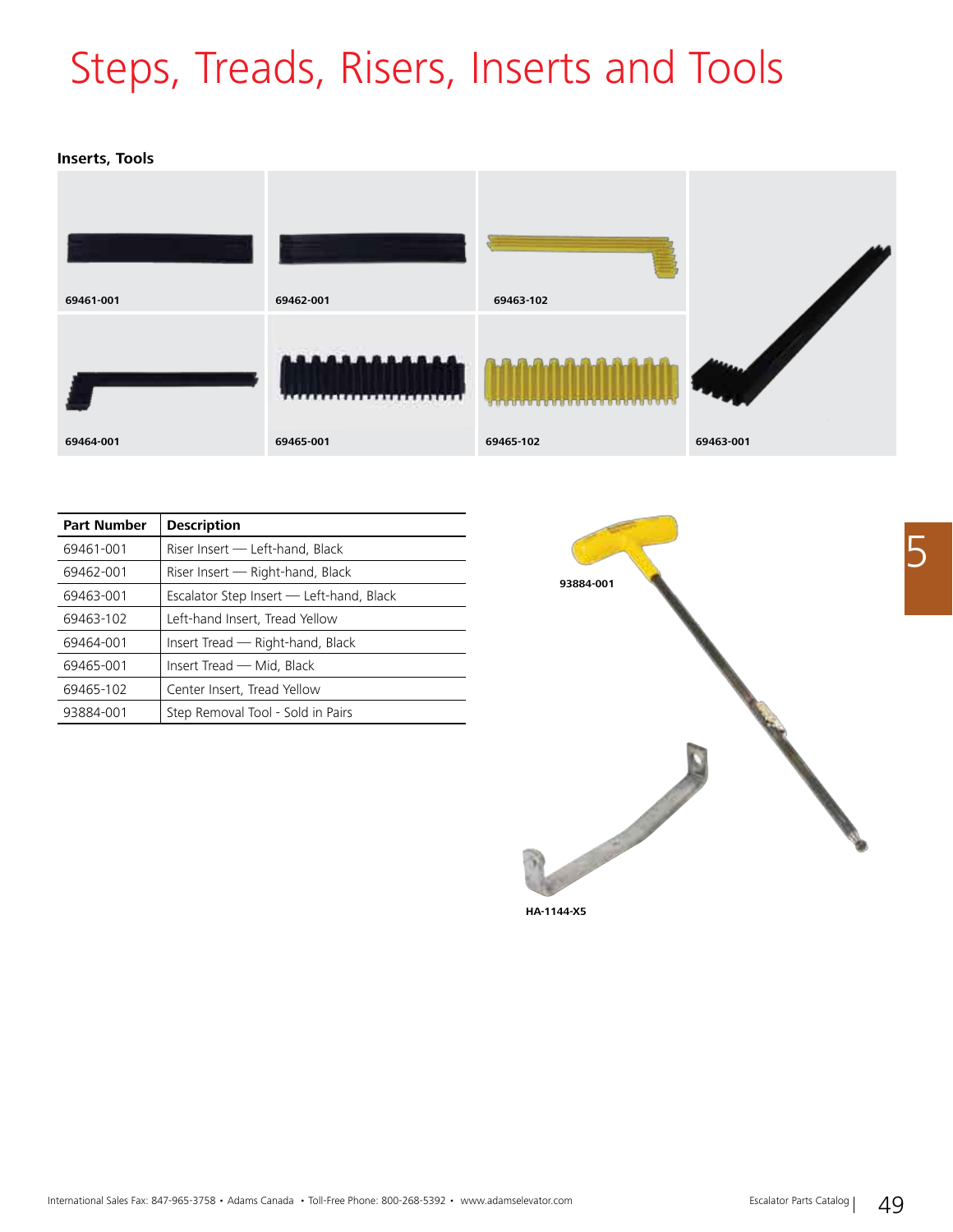#### Comb Plates



NOTE: For safe riding, Adams recommends strongly that you replace any comb plate that has even one broken or missing tooth.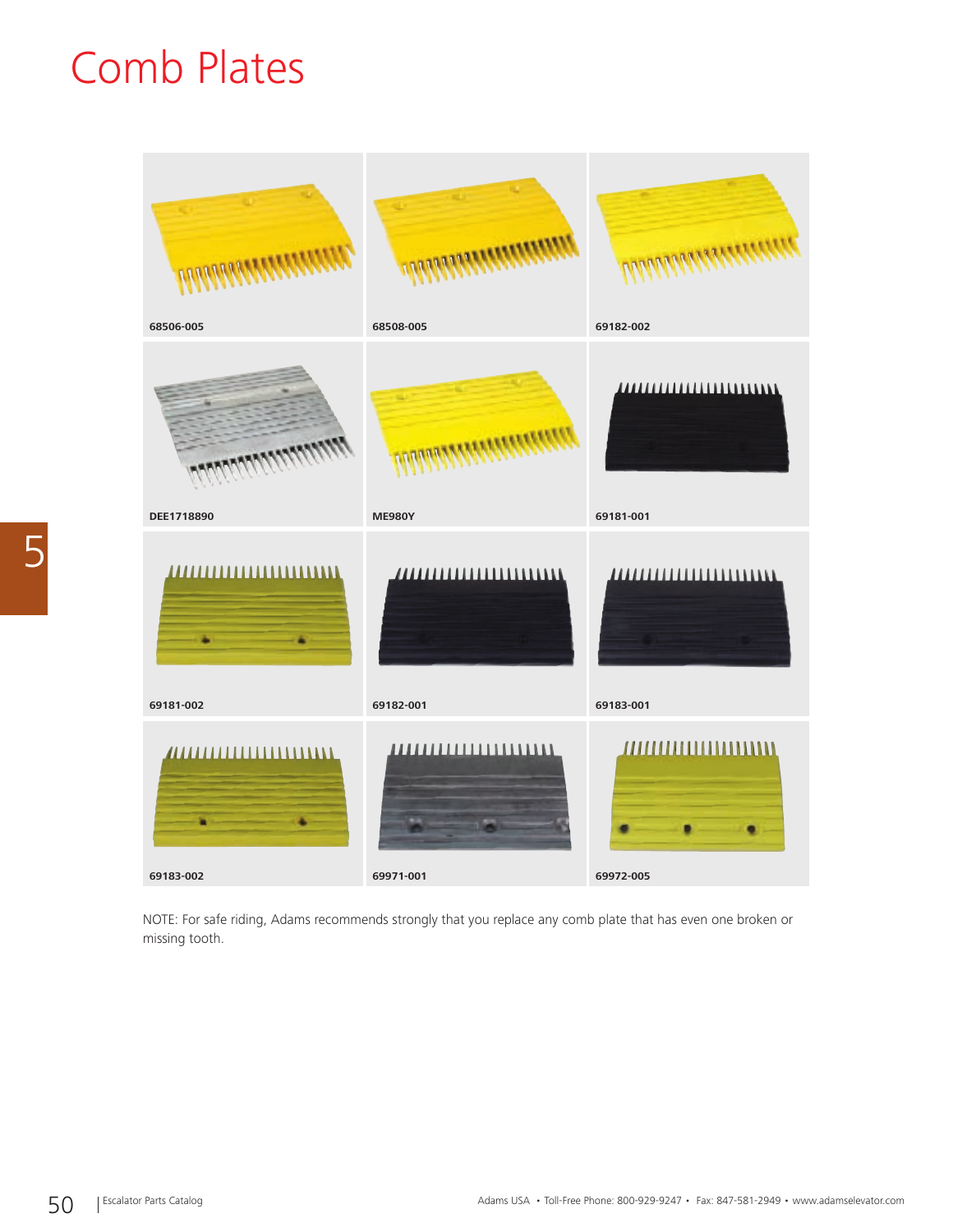# Comb Plates



**P-46670YP-RH P-46671-LH P-46671YP-LH 68506-005**



| <b>Part Number</b> | <b>Description</b>                                     |
|--------------------|--------------------------------------------------------|
| 68506-005          | Comb segment, left-hand, 22 teeth, yellow aluminum     |
| 68507-005          | Comb segment, right-hand, 22 teeth, yellow aluminum    |
| 68508-005          | Comb segment, right-hand, 8", yellow aluminum          |
| 68509-005          | Comb segment, left-hand, 8", yellow aluminum           |
| 69181-001          | Black plastic comb, middle                             |
| 69181-002          | Comb segment, center, yellow, 8", 24 teeth (For E5000) |
| 69182-001          | Black plastic comb, right-hand                         |
| 69182-002          | Comb segment, right-hand, yellow                       |
| 69183-001          | Black plastic comb, left-hand                          |
| 69183-002          | Comb segment, left-hand, yellow                        |
| 69971-001          | Comb segment, right-hand, aluminum (For 5E Cast Step)  |
| 69972-005          | Comb segment, left-hand, cast yellow (For 4E, 5E)      |
| DEE1718890         | Comb segment, left-hand                                |
| DEE1718891         | Comb segment, right-hand                               |
| <b>ME980</b>       | Comb plate, aluminum, 8 3/8" long                      |
| <b>ME980Y</b>      | Comb plate, 8 <sup>3</sup> /8", yellow, 25 teeth       |
| <b>ME980S</b>      | Kit 15pc Screws 16-18 X 5/8 Ph Flt Stl Zin             |
| P-46634-LH         | Comb segment, left-hand, 22 1/2" teeth, 7 5/8" long    |
| 68506-005          | Comb segment (Same as 69972-001)                       |
| P-46635-RH         | Comb segment, right-hand, 22 1/2" teeth, 7 5/8" long   |
| P-46635Y-RH        | Comb segment, yellow (Same as P-46635)                 |
| P-46670-RH         | Aluminum, comb segment, right-hand, 8" (For 3E Step)   |
| P-46670YP-RH       | Yellow, comb segment, right-hand, 8" plastic           |
| P-46671-LH         | Aluminum, comb segment, left-hand, 8" (For 3E Step)    |
| P-46671YP-LH       | Yellow, comb segment, left-hand, 8" plastic            |



**ME980S**

5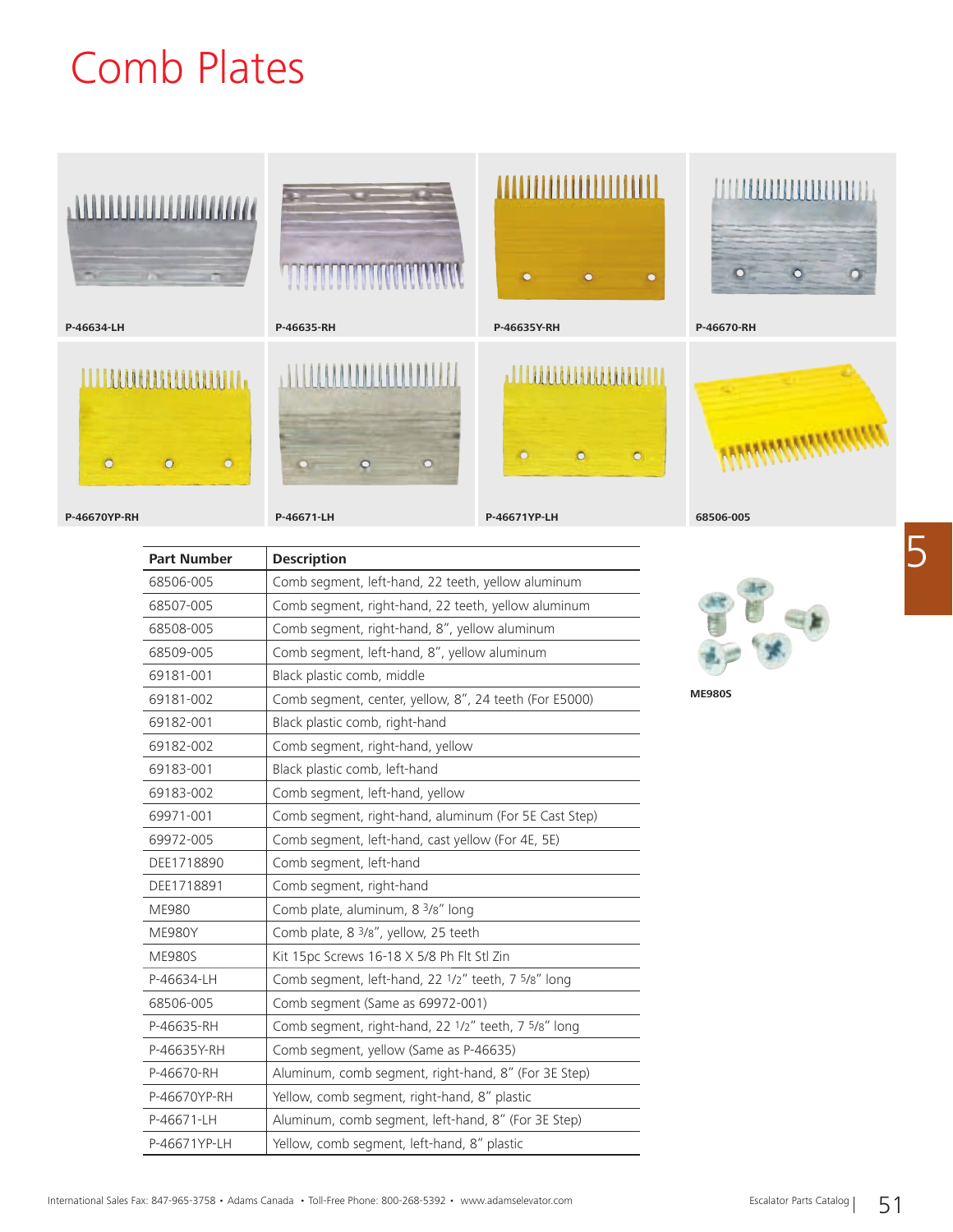# Sheaves, Rollers and Wheels



|       | Escalator             |
|-------|-----------------------|
| MF970 | Step Roller, 3 15/16" |
| MF971 | Step Roller, 3 15/16" |
|       |                       |

ID 1/2" W 69043-001 Step Wheel 3" Diameter, 7/8" W 22m ID

69070-001 Step Roller 2 1/2" OD, 17mm ID HA-1144-X5 Wheel Puller 4" Montgomery

| ME972       | Trail Roller, 3"                            |
|-------------|---------------------------------------------|
| P-22723     | Handrail Newel Guide Roller<br>$-$ M3000    |
| P-26650     | Handrail Drive Chain Roller                 |
| P-26936     | Handrail Idler Roller                       |
| P-27508     | Escalator Newel Roller and<br>Bearing Shaft |
| P-27749     | Roller Cluster Assembly                     |
| P-32713-001 | Roller and Spindle 4" D x 7/8"              |
| 34933       | Shaft Handrail Sheave                       |
|             |                                             |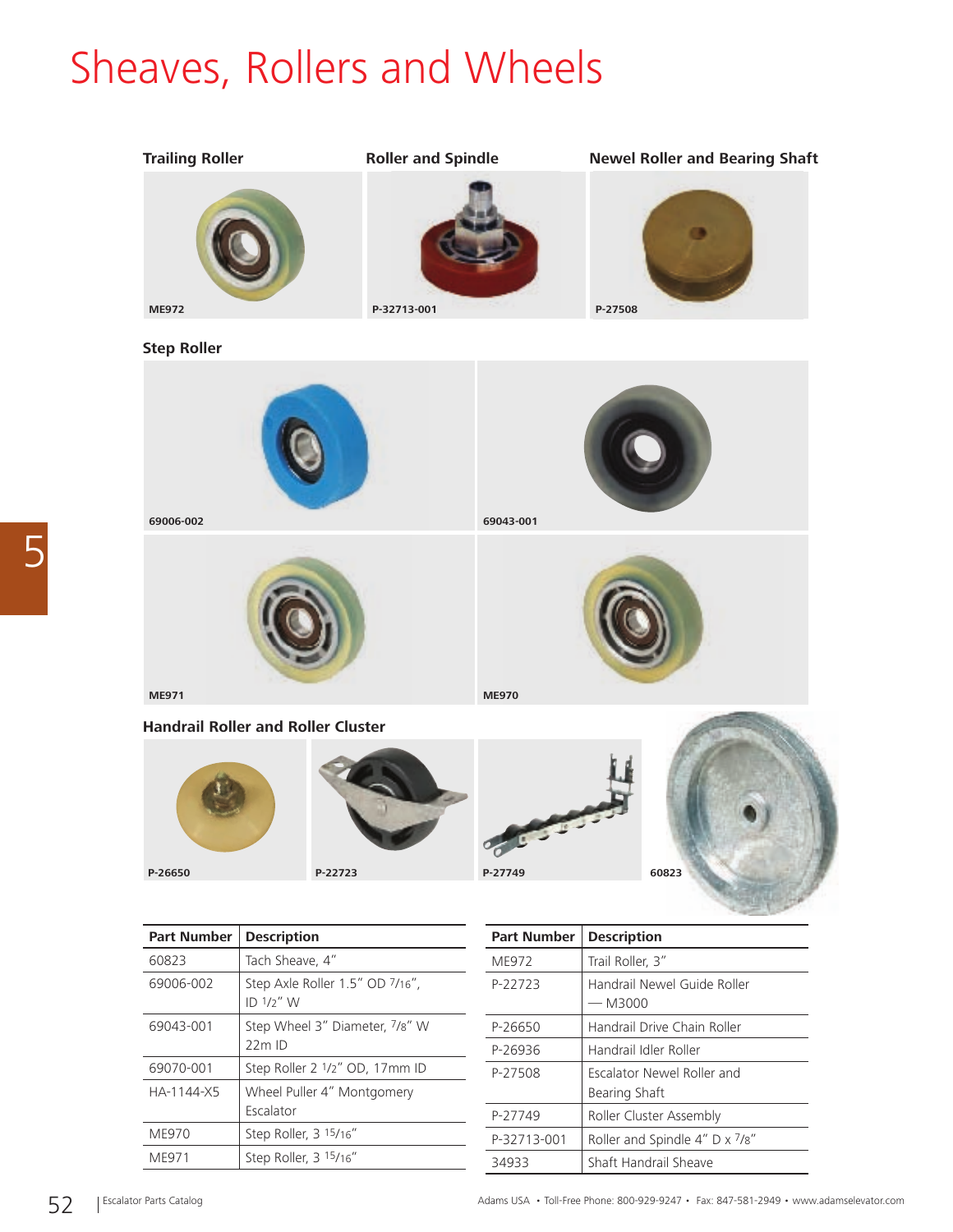# Chains, Sprockets and Belts



| Part Number | Description                                                              |
|-------------|--------------------------------------------------------------------------|
| 42861       | Step Chain, 1 Pr assembly w/ 4 rollers, 16" long                         |
| 59011       | Spocket (Bull Gear), HR, DR, BG, Sql #100                                |
| 67884       | Step Chain - standard 24P [6-Stps 2-Sides]                               |
| 93885-001   | V-Belt (or Serpentine), Microvee Handrail Drive<br>(For E5000 Escalator) |
| P-34381-001 | Roller Guide Chain (For E5000 Escalator)                                 |

#### Controls, Switches and Hardware



5